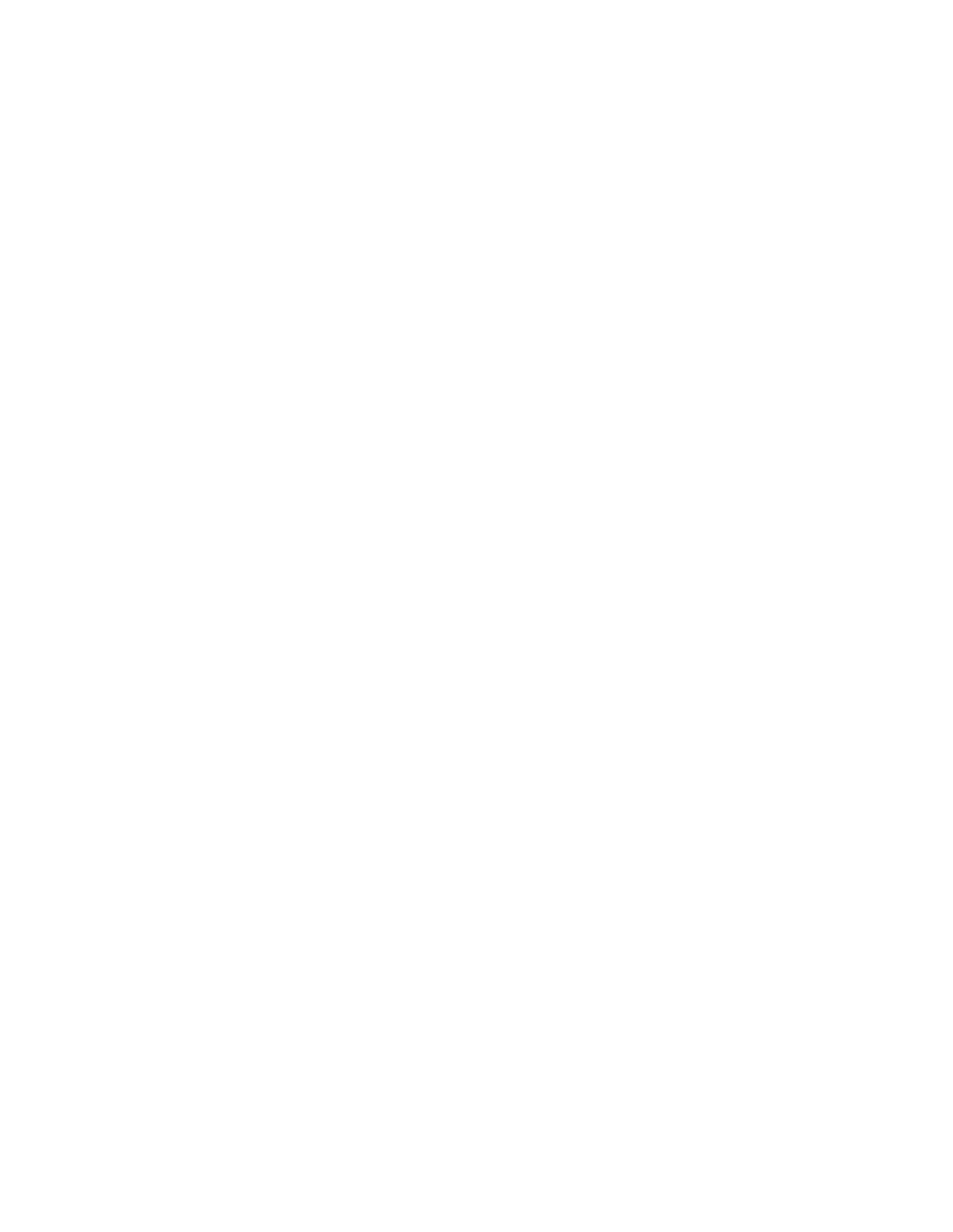## Benefits

### What does the parent volunteer give to the classroom?

- A familiar and friendly face.
- Comfort to a child when the teacher is involved in another activity.
- Opportunity for children to get used to many friendly adults.
- Individual skills for the enrichment of the program.

### What does the parent receive from the classroom?

- An understanding of their children through other children.
- New ways to keep a schedule that could be used at home.
- Ways that children grow and learn.
- How school and families work together to educate their children.
- Information about community resources and developmental activities

## Responsibilities

Volunteers will assist the teacher in providing learning experiences for children that will develop approaches to learning, social/emotional skills, language/literacy skills, cognition skills, and physical skills and to incorporate these activities into the home.

When volunteering in the classroom, you are a mandatory reporter of child abuse and neglect. If you suspect this at any time, it is your responsibility to call 1-800-362-2178, which is also posted at the center.

### Parent/Guardian Volunteer Responsibilities:

- 1. Assisting the teacher by preparing classroom materials and activities, sanitizing furniture and toys, organizing, planning events, washing and/or folding laundry, etc.
- 2. Accompanying classes on outings such as nature hikes.
- 3. Attending in-service training, parent meetings and other family activities.
- 4. Serving as a member of Policy Council.

### Community Volunteer Responsibilities:

- 1. Upholding confidentiality with regard to parents, children and staff.
- 2. Assuming duties as assigned by the teacher.
- 3. Giving names of families who have children who might be interested in enrolling in the program.
- 4. Being aware of community resources in your county.
- 5. Serving on the Governing Board.
- 6. Encouraging other people to volunteer!

### Suggestions for Volunteers

- 1. Give children a smile to start their day.
- 2. Talk to each child, show them you are interested in their lives.
- 3. Listen to what children tell you and respond with another question.
- 4. Speak slowly and clearly.
- 5. Get children interested in other activities if desires are in use.
- 6. Share a book with a child.
- 7. Mix paint and wash brushes after the children are done painting.
- 8. Explore the classroom with children who need extra attention.
- 9. Remember that all children are unique, and they all have their own strengths and difficulties.
- 10. Overlook children's failures- "Sometimes I find it hard to do things too. We'll try again."
- 11. Be enthusiastic about children's small successes.

# The Value of Your Time

Head Start is a federally funded program in which money is awarded through an annual grant process. The Head Start Act requires that 20% of program costs are covered by In-Kind contributions such as donations of material, time or services to our program.

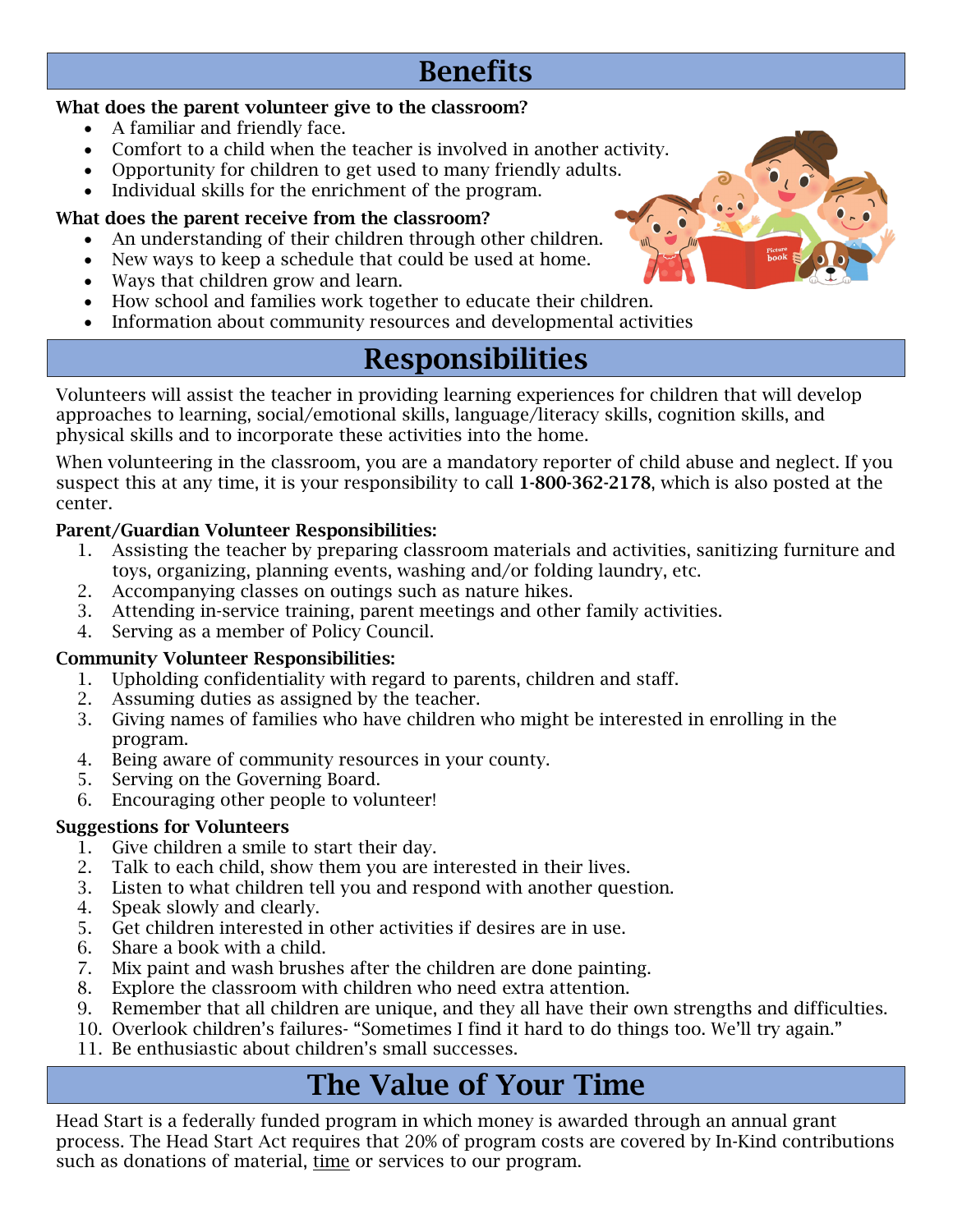

DIRECTIONS: Each of the items listed below are located in the center. Check off each item as you find them. You may ask other parents or staff members to help you find items that you cannot find.

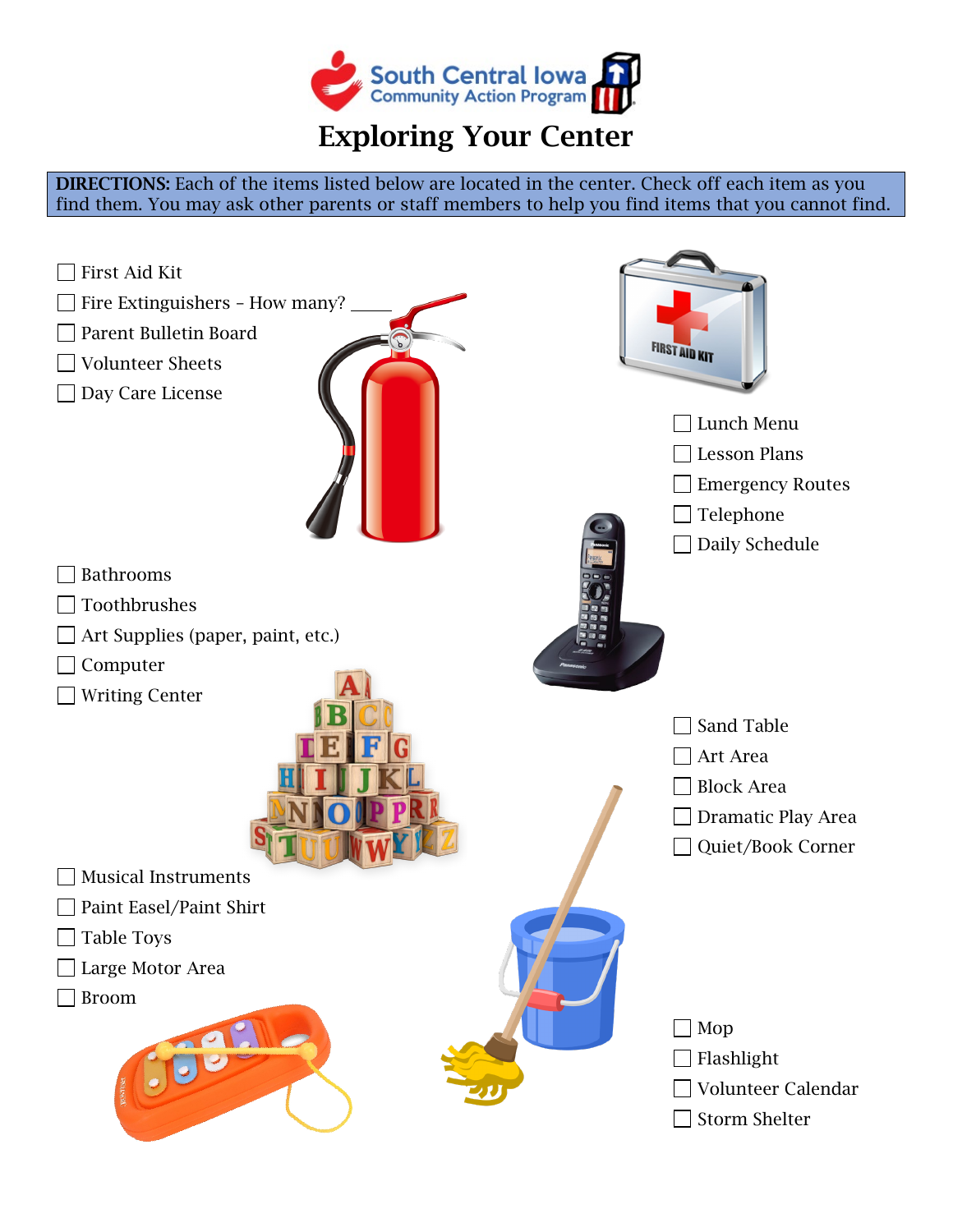

## Volunteer Policy

It is the goal of the SCICAP Early Childhood Program to utilize volunteers in classrooms on a regular basis.

- Volunteers shall be at least 16 years of age per Iowa DHS Licensing Standards and Procedures.
- Community volunteers will be recruited in a variety of ways including word of mouth, posters, etc.
- Parent orientation will include reviewing the volunteer handbook with all parents.
- Families will receive a copy of the volunteer calendar at the beginning of each month with correspondence asking them to volunteer in their child's classroom.
- Staff will review the volunteer handbook with all volunteers before they begin helping in the classroom.
- All volunteers will be required to sign a statement indicating whether or not they have any unlawful convictions, record of founded child abuse in any state, record of founded adult abuse in any state and are free of communicable disease or other health concerns. The statement will include agreeing to notify staff if any of the information changes from the date of signing.
- *Based on the DHS guidelines and Head Start Performance Standards at no time are Head Start or Early Head Start children left alone with a volunteer even if the volunteer is the child's parent.*
- As a part of the SCICAP Early Childhood Program team, volunteers will be asked to maintain confidentiality concerning our Early Childhood children and families.
- Volunteers will be informed that during the time they are volunteering they are mandatory reporters. Staff will explain what that means and how to make a report if they feel it is necessary.
- In the 3-5-year-old classrooms volunteers will be required to wear shoes and shirts at all times. In the 0-3-year-old classrooms volunteers will be asked to remove shoes or wear provided covering over shoes.
- Adults serve as a role model, so we ask for volunteers to wear clothing that completely covers private parts and does not have offensive language/pictures.
- No smoking is allowed on SCICAP Early Childhood Program property or in any agency vehicles.

#### Record Checks for Volunteers

#### IT IS A STATE REGULATION THAT ALL REGULAR VOLUNTEERS COMPLETE AND PASS A CRIMINAL BACKGROUND CHECK BEFORE VOLUNTEERING

#### REGULAR VOLUNTEERS MUST ALSO BE FINGERPRINTED

- DHS has the responsibility to establish health and safety standards and requirements for childcare centers, including measures to protect children from neglect, physical, emotional and sexual abuse by childcare providers.
- Parents want and deserve assurance knowing offenders will not be taking care of their children, whether as paid staff or as a volunteer.
- Conducting record checks is one measure to prevent a person with a known criminal or child abuse record from having access to children.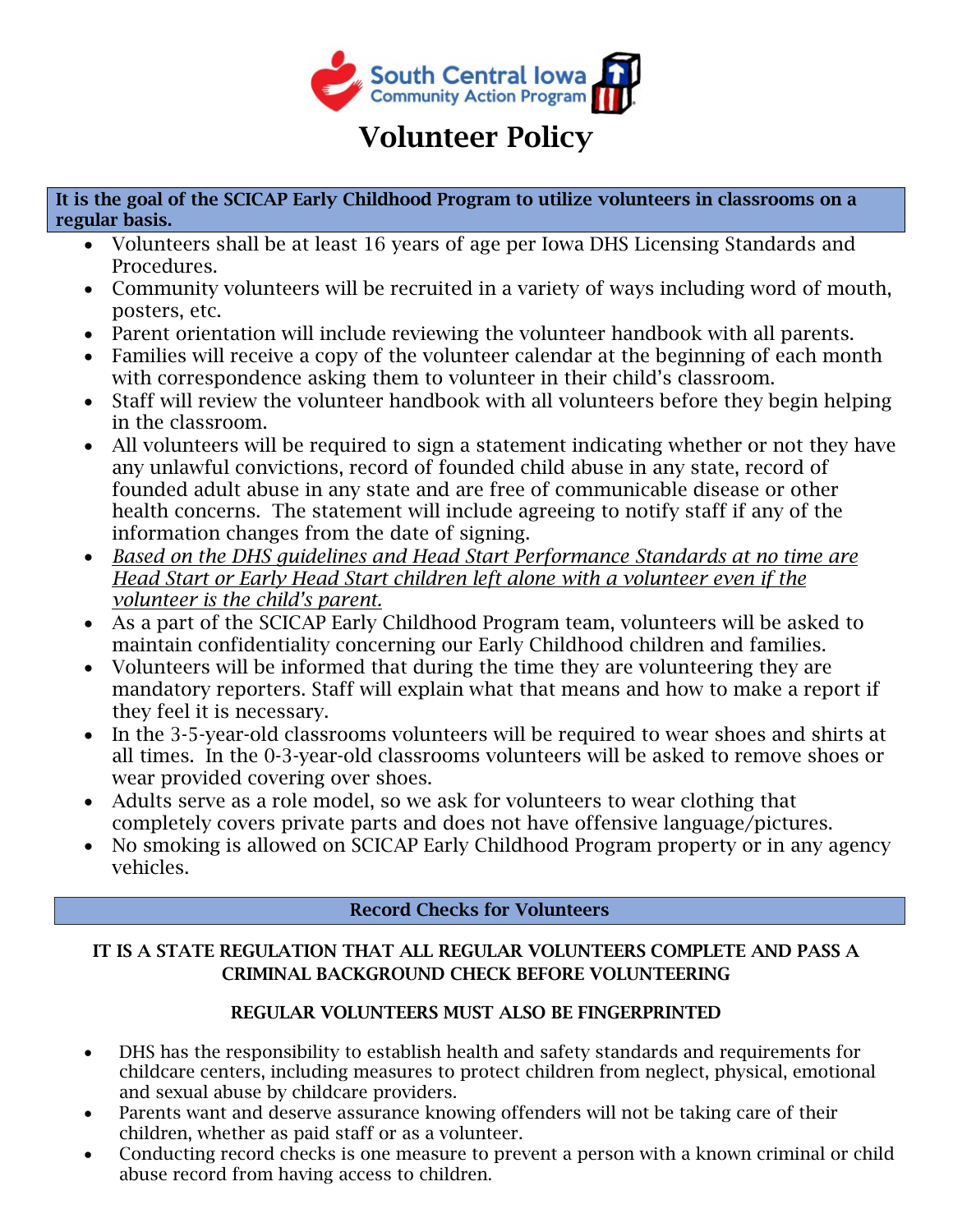#### Children Not Enrolled

- Parent volunteers in the toddler-5 classrooms may bring siblings of the enrolled child to the center on days they are volunteering. Parents will be responsible for supervision of the child(ren) not enrolled in the program.
- Community volunteers in the toddler–5 classrooms may bring their own child with them on days they are volunteering in the center. They will be responsible for the supervision of the child not enrolled in the program.
- Parent/community volunteers in the infant classrooms will not be able to bring infants/children not enrolled in the center on the days they are volunteering in the classroom.
- *Children not enrolled in the program will not be able to attend on party days or participate in field trips.*

Before volunteering, a signed Volunteer Waiver and Volunteer Training Verification form is required to be on file at the center and a copy will be provided to the volunteer.



## Dress Code Policy

This dress code is expounding on the Employee Code of Conduct included in the Policies and Procedures book. Staff members are expected to dress appropriately to work with young children and their activities while also maintaining a professional demeanor. Staff members must act as role models for children and families. These guidelines will be followed while staff members are working for and/or representing SCICAP.

Casual/dress shirts will be worn. No T-shirts, with the exception of T-shirts with center logos on them. T-shirts with center logos are considered appropriate when in the center. Kitchen staff and cleaning staff may wear tshirts as long as they do not have anything offensive noted on them. Hooded sweatshirts are not considered appropriate attire. They may be worn when outside. Shirts must be of appropriate length so that when hands are lifted above one's head no skin is exposed below the shirt. Necklines must be such that no cleavage shows while standing, sitting, bending, squatting, etc. No inappropriate language, pictures, symbols will be tolerated on clothing.

Pants must be clean and comfortable. The waists of pants must cover stomach and back areas while standing, sitting, bending, squatting, etc. No sweatpants or flannel pants will be worn. Pants must be in good repair. Jeans with holes in them will not be worn during paid time.

Shorts must fall within 3" of the knee while standing. The waists of shorts must cover stomach and back areas while standing, sitting, bending, squatting etc. No boxers or biking shorts will be worn.

Skirts must fall within 3" above the knee while standing. The waists of skirts must cover stomach and back areas while standing, sitting, bending, squatting etc. When skirts are above the knee something must be worn under them to cover undergarments (shorts, tights, etc.).

Shoes must be clean, comfortable, and durable.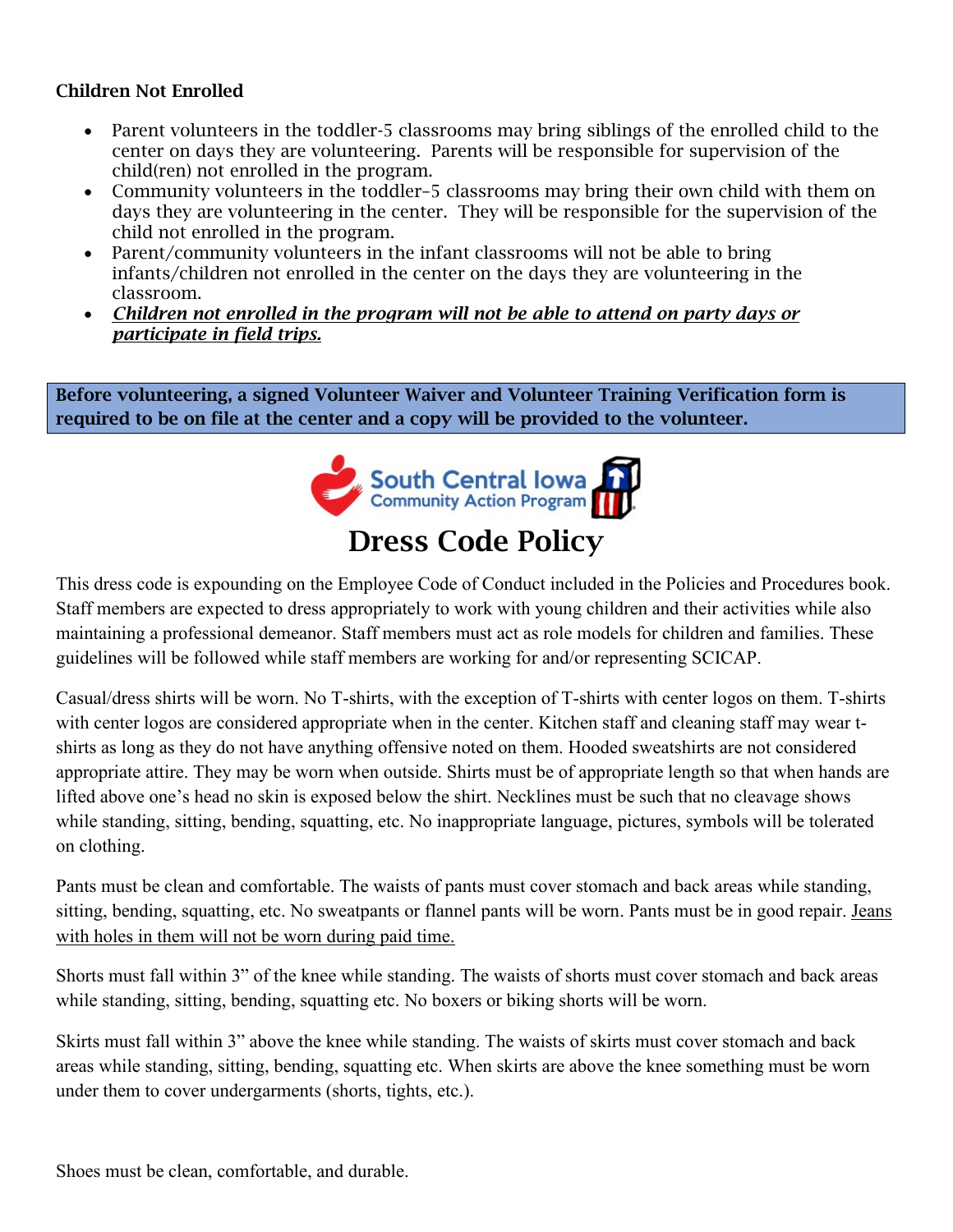

## Tobacco Free Environment Policy

The SCICAP Early Childhood Program's mission is to promote a safe and healthy environment for the children and families we serve. Because there has been considerable evidence that tobacco use is harmful to children and adults, the SCICAP Early Childhood Program has created a tobacco-free policy (the term *tobacco free* will include the use of electronic cigarettes, vapor related products and/or devices).

The SCICAP Early Childhood Program must prohibit any tobacco use at all times during the program hours. This includes any scheduled am/pm breaks and lunch.

No tobacco use is permitted during any SCICAP Early Childhood sponsored activity, including but not limited to; family activities, home visits, and training.

Facilities will be monitored to ensure a tobacco free environment. Tobacco use on the premises or during program hours will be against regulations and is just cause for dismissal.

### *A tobacco free environment has been increasingly recognized as a safe and healthy requirement for SCICAP Early Childhood Programs.*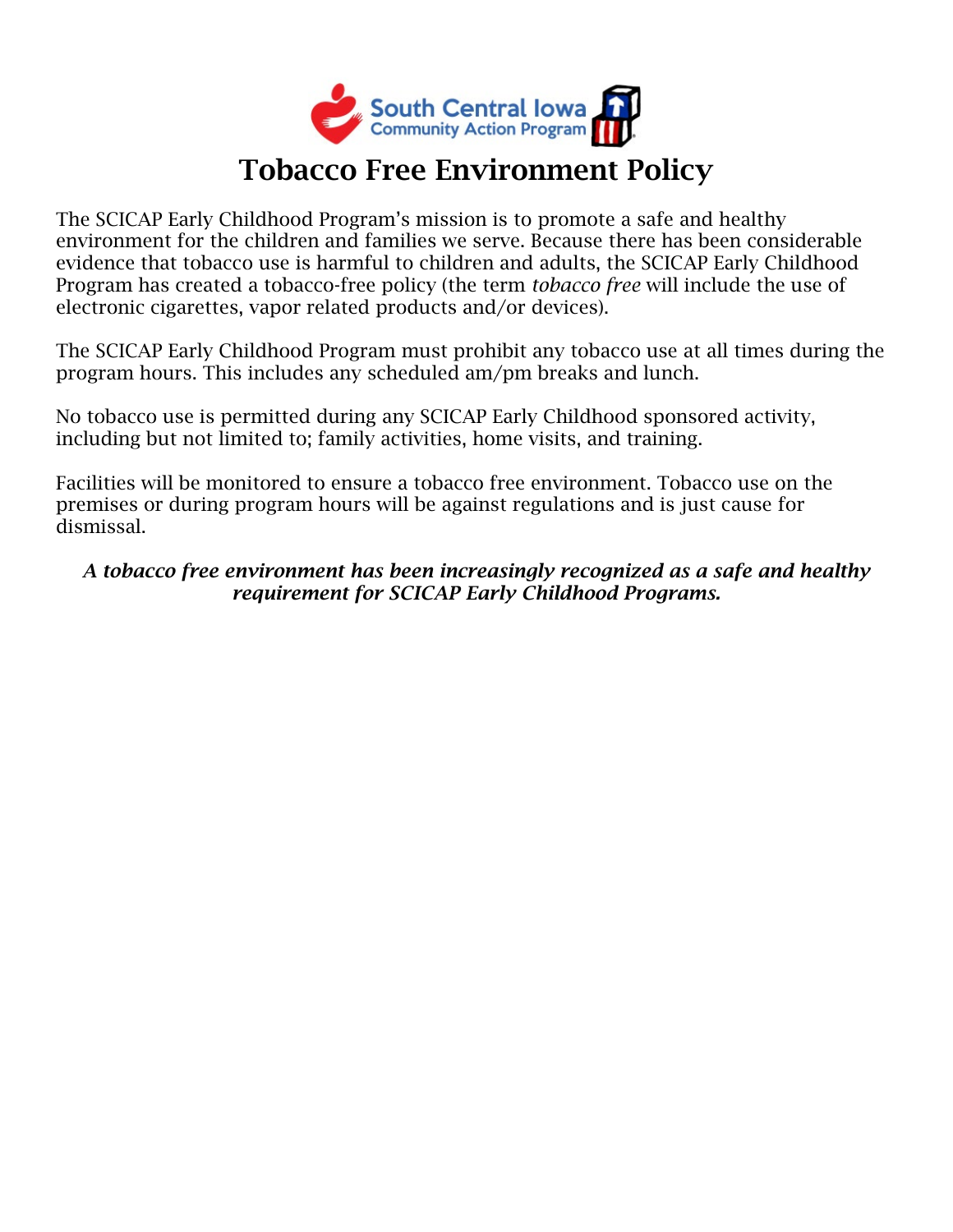

## Behavior Plan/Procedure

The policy of SCICAP Head Start/Early Head Start Program is to use the Conscious Discipline combined with Program Wide-Positive Behavior and Intervention Supports (PBIS) Model. PBIS is an approach for addressing challenging behavior, offering methods that identify circumstances and interactions that trigger problem behavior.

When a teacher feels that a child needs more support regarding challenging behavior,

she/he will:

- Examine the classroom environment, scheduling, and room arrangement
- Examine the grouping of the children
- Collect data using BIR's and ABC forms
- Teachers will have a conversation with family to see if they are seeing any changes in child's behavior at home and to talk about any changes that have happened that may be the cause of the behavior
- Review the curriculum for meeting the child's individual needs
- Reward appropriate behavior with verbal praise/visual cues
- Use active listening to identify and validate child's feelings
- Teachers role model behavior for children to learn new behavior skills
- Provide eye contact on a child's level
- Offer the child two positive choices, such as: "Do you want to play with blocks or look at a book?"
- Start the process of the PBIS Flow Chart (see attached)
- Contact parents to share positive ideas to help their child be successful and get parental input
- Consult with PBIS team, Mental Health Specialist and Mental Health Consultant as needed

If the child's behavior becomes a threat to themselves or others at the center, and the teacher has tried all strategies presented to them and is following the written plan for that child and the child is unable to control their behavior:

- The teacher will contact the Program Director before contacting parents.
- The teacher will contact parents to come and pick the child up-this is only after teachers have worked on implementing the plan that was presented to them by the PBIS team
	- o And with permission from the HS/EHS Director
- Teacher will document all strategies tried and why the child was sent home in detail in Child Plus

Refer to Early Childhood 3-5 Classrooms Supporting Social Emotional Development Policy/Procedure, PBIS Flow Chart and Child Guidance and Behavior management Policy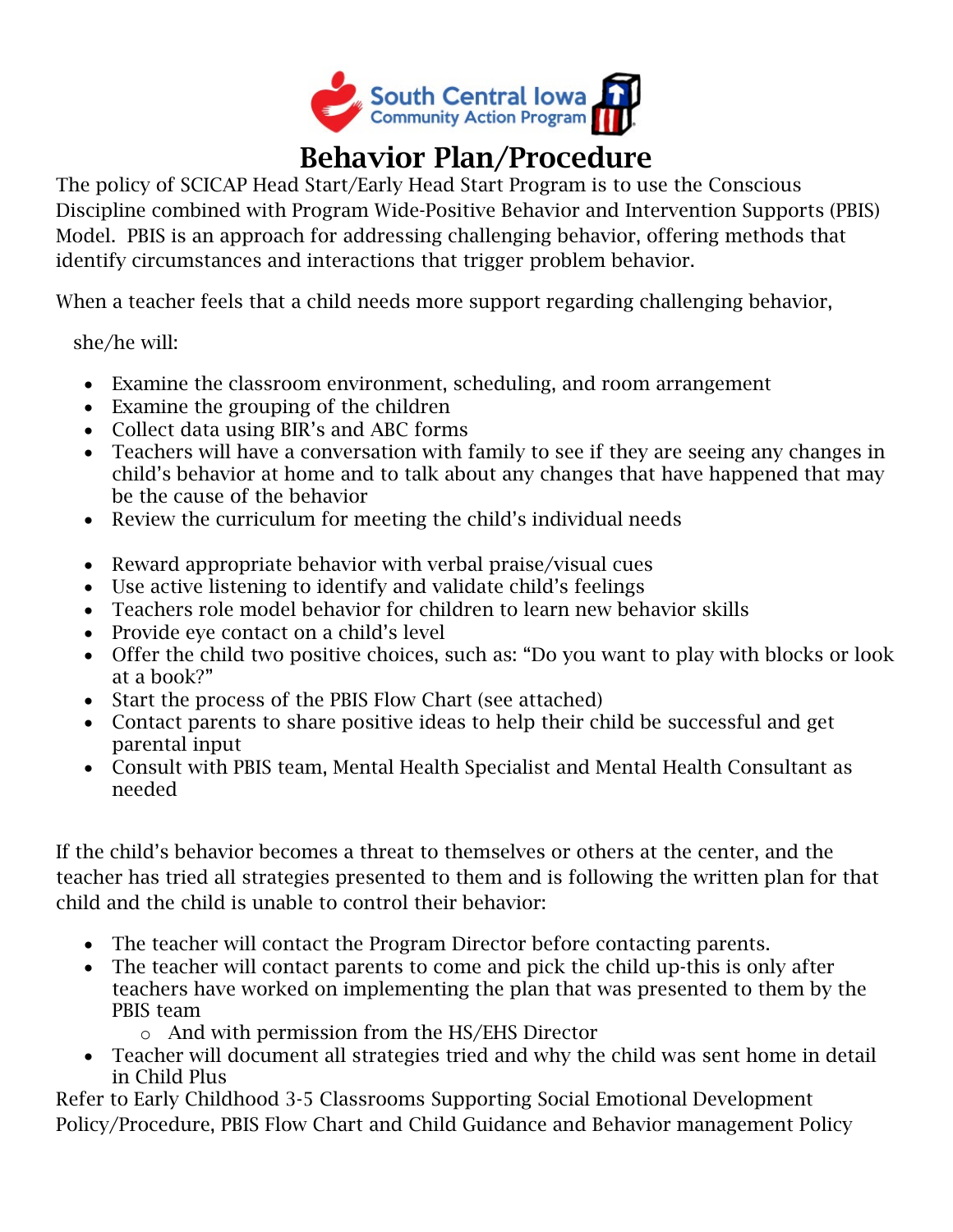The program must prohibit or severely limit use of suspension due to child's behavior. Before program determines temporary suspension, they must engage with: (Performance Standard 1302.17)

- Mental Health Consultant
- Parents
- Family Resource Specialists
- Community Resources

o If child is on IEP or IFSP, the program must consult with the agency responsible. If deemed necessary, the program must help return to full participation appropriately. The program must continue to engage with:

- Mental Health Consultant
- Parents
- Family Resource Specialists
- Community Resources

o If child is on IEP or IFSP, the program must consult with the agency responsible. The program must develop a written plan, provide home visits and determine whether a referral for implementing IDEA is appropriate. All of these steps must be documented.

If the serious safety threat continues, and the program determines this program is not the most appropriate placement for the child, the program must work with such entities to directly facilitate the transition of the child to a more appropriate placement.



As an employee of the South-Central Iowa Community Action Program, I the undersigned hereby agree to keep all information regarding clients in strictest confidence. This includes any information in the clients' file and any information, I myself, may obtain while an employee of SCICAP.

Information may be transferred between SCICAP programs as deemed necessary and under the supervision of program directors.

I understand that breach of this policy of confidentiality will be just cause for my immediate dismissal.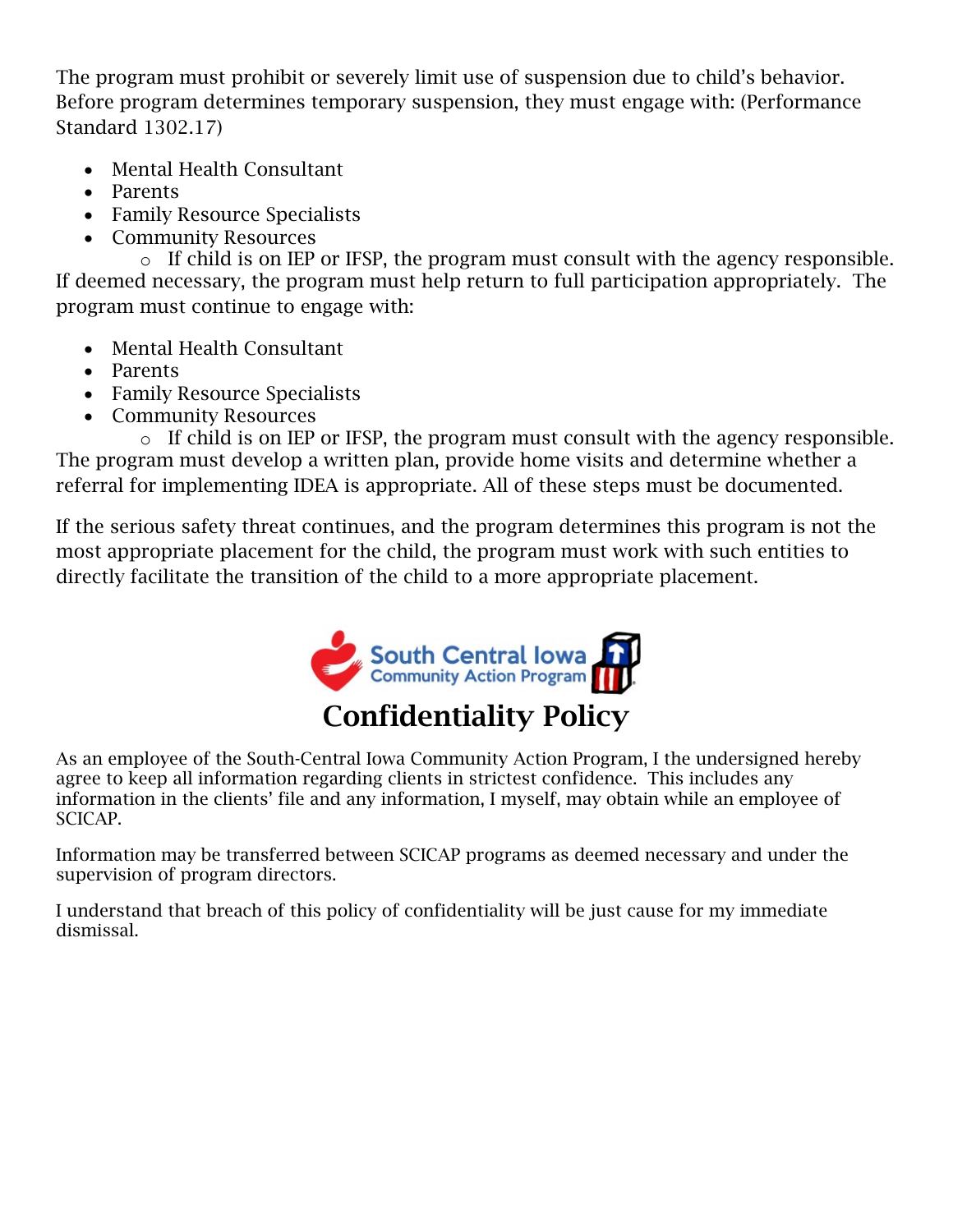

All volunteers shall sign this statement indicating whether or not they have one of the following:

|                                                                                                                                                                                                                                                                                                                                                                                    | 1. A conviction of any law in any state. $\Box$ Yes $\Box$ No                                                                                                 |  |
|------------------------------------------------------------------------------------------------------------------------------------------------------------------------------------------------------------------------------------------------------------------------------------------------------------------------------------------------------------------------------------|---------------------------------------------------------------------------------------------------------------------------------------------------------------|--|
|                                                                                                                                                                                                                                                                                                                                                                                    | If yes, what was the conviction?                                                                                                                              |  |
|                                                                                                                                                                                                                                                                                                                                                                                    |                                                                                                                                                               |  |
|                                                                                                                                                                                                                                                                                                                                                                                    | 2. Any record of FOUNDED child abuse in any state. $\Box$ Yes $\Box$ No                                                                                       |  |
|                                                                                                                                                                                                                                                                                                                                                                                    | 3. Any record of FOUNDED dependent adult abuse in any state. $\Box$ Yes $\Box$ No                                                                             |  |
|                                                                                                                                                                                                                                                                                                                                                                                    | 4. I am free of any communicable disease or health concern that could pose a threat to the<br>health, safety, or well-being of children. $\Box$ Yes $\Box$ No |  |
|                                                                                                                                                                                                                                                                                                                                                                                    |                                                                                                                                                               |  |
|                                                                                                                                                                                                                                                                                                                                                                                    |                                                                                                                                                               |  |
|                                                                                                                                                                                                                                                                                                                                                                                    |                                                                                                                                                               |  |
|                                                                                                                                                                                                                                                                                                                                                                                    |                                                                                                                                                               |  |
| If I, after signing the above statement, am convicted of any crime or have any record of founded<br>child abuse or dependent adult abuse reported in any state, it's my responsibility to report this<br>information immediately to my supervisor prior to reporting for volunteering again in the center.<br>The above-mentioned statements are true to the best of my knowledge. |                                                                                                                                                               |  |
|                                                                                                                                                                                                                                                                                                                                                                                    |                                                                                                                                                               |  |
|                                                                                                                                                                                                                                                                                                                                                                                    |                                                                                                                                                               |  |
|                                                                                                                                                                                                                                                                                                                                                                                    |                                                                                                                                                               |  |
|                                                                                                                                                                                                                                                                                                                                                                                    |                                                                                                                                                               |  |
|                                                                                                                                                                                                                                                                                                                                                                                    |                                                                                                                                                               |  |